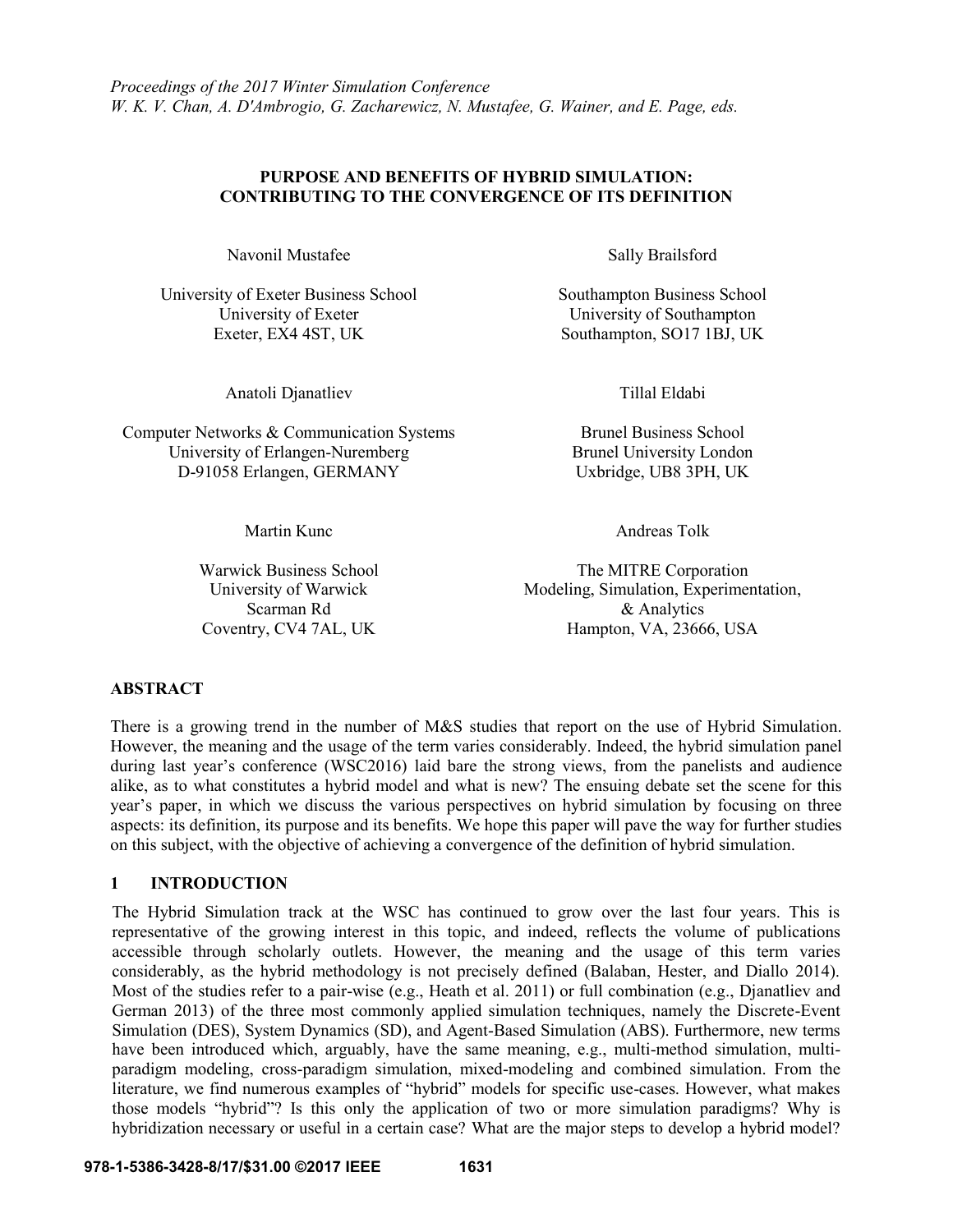Are there synergies to be derived through hybrid simulation or is it just a passing fad? These are only but a sub-set of the questions that make it difficult for new researchers to better appreciate this combined modelling approach; such questions affords even experienced researchers and groups only a restricted view on the matter. Conceptual papers and guidelines for hybrid simulation may help to define a structure, but there are only a few of them. According to Eldabi et al. (2016), most of the hybrid attempts are "ad hoc and pragmatic with no clear methodology."

The paper presents the panelists' perspectives on hybrid simulation by focusing on three aspects: the definition, the purpose and the benefits of hybrid simulation. We hope that this work will lead towards achieving a convergence of the definition of hybrid simulation and clarify its purpose and benefits.

## **2 THE CLASSIFICATION OF HYBRID SIMULATION IS IT'S DEFINITON (MUSTAFEE)**

The definition of hybrid simulation will need to align with the historic, albeit infrequent, use of the term (see Case 1 below), it should be representative of its present use (Case 2) and, ideally, put in place an intellectual scaffolding to support future research (Case 3 and 4).

**Alignment with the Past (Case 1):** In Shantikumar and Sargent (1983), the authors provide a unified definition of the combined use of analytical models (defined by them as a set of equations that characterize a system/problem entity) with dynamic simulation models. They refer to this as "Hybrid Simulation/Analytic Models and Modeling". The definition of hybrid simulation should therefore recognize the historic use of the term and what this meant.

**Alignment with Present Practice (Case 2):** In academic discourse, much of the recent discussions around hybrid simulation has focused on the combined use of DES/SD/ABS. With DES/ABS being discrete-time and SD continuous-time, the definition has gradually gravitated towards the mixed application of simulations developed using the two modelling methods. Thus, DES-SD, ABS -SD, and ABS-DES-SD, all qualify as hybrid simulation. Most researchers agree that the uptake of model hybridization has increased with the availability of simulation packages which aid the development of such mixed models in a single modelling environment (refer to the views of other panelists).

**Alignment with Future M&S Research (Case 3):** DES, SD and ABS are only a subset of available simulation techniques; other approaches include Monte Carlo Simulation (MCS), mesoscopic modelling – which places itself between continuous and discrete models (Reggelin and Tolujew 2011), simulation of Petri Nets, Computational Fluid Dynamics (CFD), etc. Taking the case of Monte Carlo, there are studies on the combined use of MCS with DES for quantifying supply chain disruption risk (Schmitt and Singh 2009), use of ABS and MCS for solving real-world newsvendor problem (Negahban 2013), combined application of ABS, Petri Nets and MCS in assessing risks related to runway incursion (Stroeve, Blom and Bakker 2013), etc. However, these are often ignored in discussion pertaining to Case 2. Is an artificial boundary being drawn around techniques which could qualify to be the building blocks of hybrid simulation? Are definitions being shaped by the software tools available and the approaches they support? The definition of hybrid simulation should not be restricted to particular techniques but instead, allow for the exploration of synergies that could be achieved through assessment of the wider range of M&S approaches. Future research should not be restricted only to methods commonly used in operations management and allied subjects, but instead investigate M&S approaches used in disciplines such as engineering, finance and health economics.

**Alignment with Broader Range of Operational Research (OR) Techniques (Case 4):** Case 1 presents Shantikumar and Sargent's (1983) definition of hybrid simulation/analytical model, which was on the combined use of M&S with mathematical programming (equations). However, there exist numerous studies that have complemented M&S approaches with a wider array of OR techniques, with the objective of enhancing specific stages of a simulation study. For example, the use of *Soft Systems Methodology* (SSM) in the conceptual modelling stage of a simulation study (Kotiadis, Tako, and Vasilakis 2014), combined application of *Game-theoretic Modelling* with simulation approaches for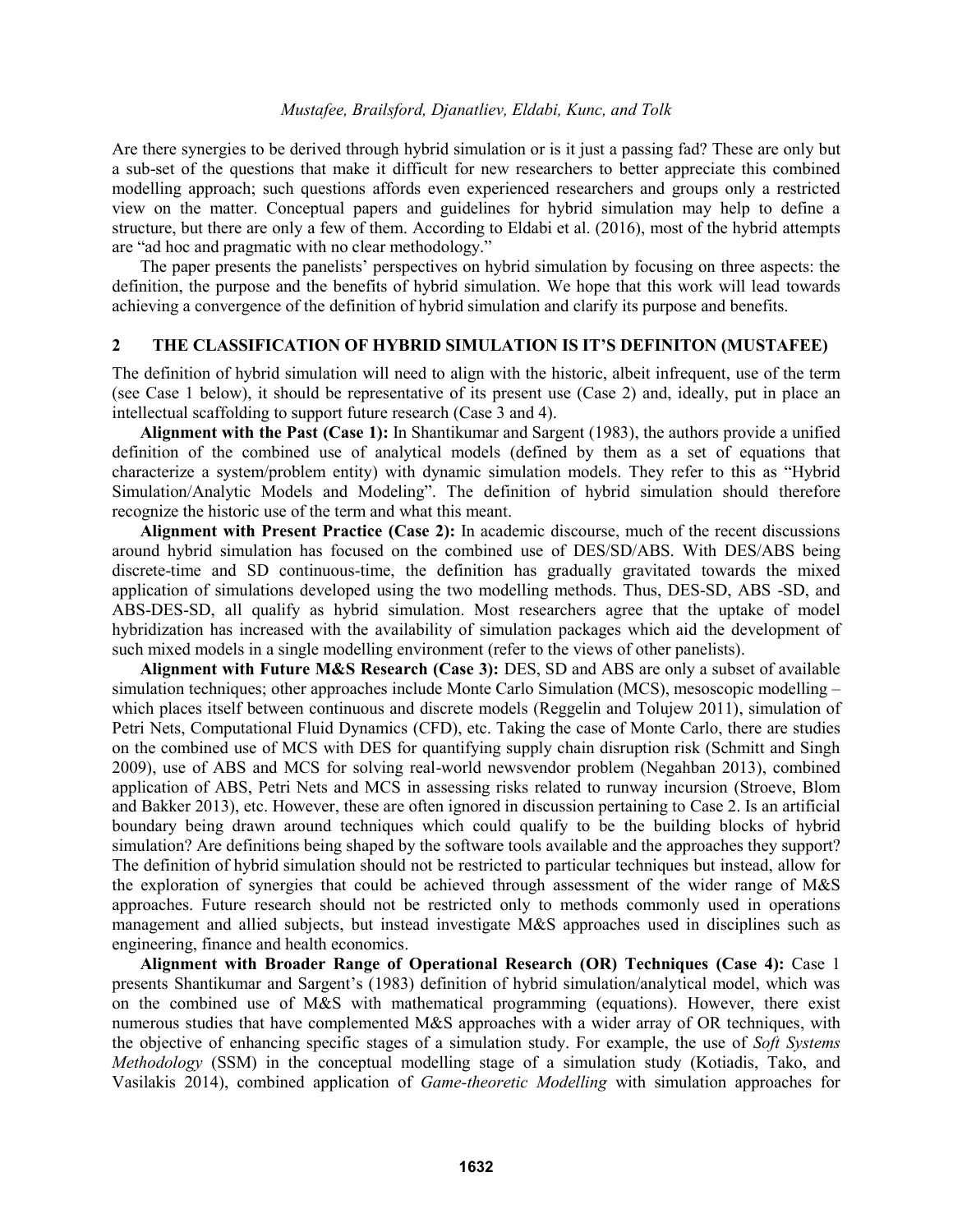behavior validation - refer to Mustafee in panel paper by Eldabi et al. (2016), using Forecasting with DES (Harper and Mustafee 2017).

In laying the basis of what I term as hybrid simulation, I revisit Mingers and Brocklesby's (1997) definition of paradigm, methodology, technique and tool, and adapt it for hybrid study. This resonates the authors' view that the terms are defined and used mainly for consistency, and, *"it must be recognized that these are not claimed to be 'correct' in some sense, and that inevitably some latitude will be required in applying them across a variety of domains"* (Mingers and Brocklesby 1997).

- **Paradigm:** I distinguish between qualitative (interpretive, subjective, soft ibid) and quantitative (positivist, objective, hard) paradigms; I place M&S in the quantitative paradigm. If qualitative approaches are used, e.g., in conceptual modelling phase, then it is an example of *Multi-Paradigm Hybrid Study*. As will be seen later, Hybrid Systems Modelling (Eldabi et al. 2016) encompasses such studies.
- **Methodology:** Methodologies generally develop within a paradigm and usually embody its philosophical assumptions (ibid). In a quantitative paradigm I distinguish between discrete and continuous methodologies. *A Multi-Methodology Hybrid Study* is one which has both Discrete and Continuous elements, e.g., SD-DES, SD-ABS.
- **Technique:** Techniques exist within the context of methodologies and have well defined purposes, e.g., DES (ibid). I distinguish between techniques such as DES (event list/queuing theory) and ABS (time stepped/emergence) under discrete methodology, and SD (stock and flow) and CFD (numerical approach) under continuous methodology. A *Multi-Technique Hybrid Study* is one which uses two or more techniques under the same methodology, e.g., using CFD to model traffic flow (Sun 2011) with SD to investigate strategic policy related to transportation at urban level (Shepherd 2014). If follows that, a *Multi-Methodology, Multi-Technique Hybrid Model* is one which uses a combination of techniques from both discrete and continuous methodologies, with at least two techniques from either of the two techniques. Studies demonstrating the combined application of SD-DES-ABS is an example of this.
- **Tool:** I define these as M&S packages which can be used to "perform a particular technique" (ibid), and more recently, can execute multiple techniques that are classified under one or more methodologies. Discussion of the tool is not important for the purposes of my classification scheme.

My definition takes into account, (a) the alignment with four cases identified as being important in the context of hybrid research and practice, and (b) the definitions of paradigm, methodology and techniques. However, instead of trying to converge on an all-encompassing meaning of the term, I propose a **Classification Scheme that represents Four Types of Hybrid Simulation**, with each Type having a functional definition. A classification scheme also has the benefit of being extensible, thus allowing the accommodation of new types of hybrid models that may be realized in the future. The four types of hybrid models (Type A, B, C and D) that I propose are (Figure 1):

- **Type A - Multi-Methodology Hybrid Simulation** Models of these type align with present practice (**Case 2**). There are numerous studies that have used SD-DES and SD-ABS.
- **Type B - Multi-Technique Hybrid Simulation** Although these align with present practice (**Case 2**, e.g., use of ABS-DES models), there is some debate as to whether these could be called as hybrid since both techniques conform to discrete methodologies. In my classification, a combined application of ABS-DES is Type B hybrid simulation since there are fundamental differences in the execution of the simulation logic, and which makes them agreeable to model particular category of problems (top-down queuing approach versus bottom-up emergence).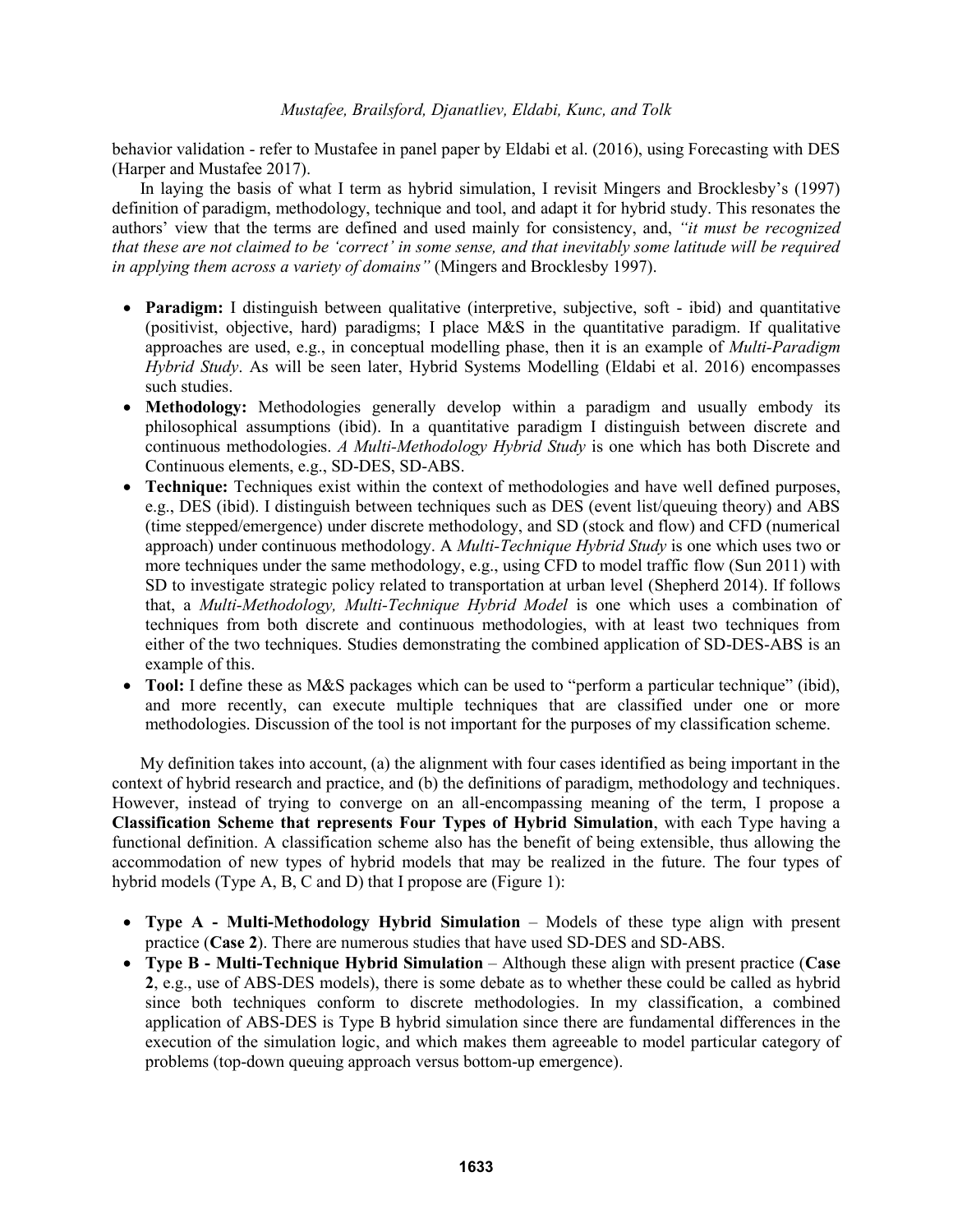- **Type C - Multi-Methodology, Multi-Technique Hybrid Simulation** This aligns with **Case 2** (present practice, e.g., ABS-DES-SD models) and also accommodates future hybrid studies that is specific to M&S (**Case 3**).
- **Type D - Hybrid Systems Model,** *includes* **Multi-Paradigm Hybrid Systems Model** Type D is Hybrid Systems Model/Modelling (HSM), which is defined as the combined application of simulation with wider Operations Research (OR) techniques that can be applied to one or more stages of a simulation study – this was previously referred to as Hybrid M&S Study by Powell and Mustafee (2016). This aligns with **Case 1** and encompasses Shantikumar and Sargent's (1983) original use of hybrid simulation/analytical model and the four defined Classes of such models. An example of HSM is the combined application of mathematical modelling/optimization approaches with simulation models, e.g., use of load plan heuristics with ABS (Mustafee and Bischoff  $2016$ ) – this is Class I hybrid simulation/analytical model according to Shantikumar and Sargent (1983). Further, Type D also aligns with **Case 4** - the combined use of OR techniques with M&S approaches. When Soft OR techniques are used with M&S, e.g., SSM-DES (Kotiadis, Tako, and Vasilakis 2014) and QSD-DES (Powell and Mustafee 2016), then we have a special case of Type D model with intersecting paradigms. I refer to this as **Type D.1** or **Multi-Paradigm Hybrid Model**. Type D and D.1 are referred to as hybrid model (rather than hybrid simulation) since only one constituent of the combined model is a simulation model; the other can be a method/technique from either Soft (qualitative) or Hard (quantitative) OR and not necessarily related to model execution.



Figure 1: Classification of Hybrid Simulation (Types A-D) with examples.

The purpose and benefits of hybrid simulation will be dependent on the type of model being implemented. The benefits accrued through Type D/D.1 models can relate to several stages of a M&S study, unlike Types A-C where the purpose and benefits are mostly to do with model execution.

## **3 THE HOLY GRAIL REVISITED (BRAILSFORD)**

### **3.1 What is the Definition?**

On the face of it, my personal definition is very simple: hybrid simulation is one single conceptual simulation model that, when implemented in computer software, uses more than one simulation paradigm. Of course when you try to unpick this a little, it is not quite so simple. What exactly is *one single conceptual model*? And what is a *simulation paradigm*?

When I first got interested in hybrid modeling, at the turn of the century (Brailsford et al. 2003), my answer to the second question at least was straightforward: DES and SD. At the time these two approaches seemed totally distinct and complementary. Naively, I thought combining them in one single conceptual model would be relatively easy, and the real challenge would lie in the technical aspects of implementing this model in computer software. DES and SD used totally different software tools, and at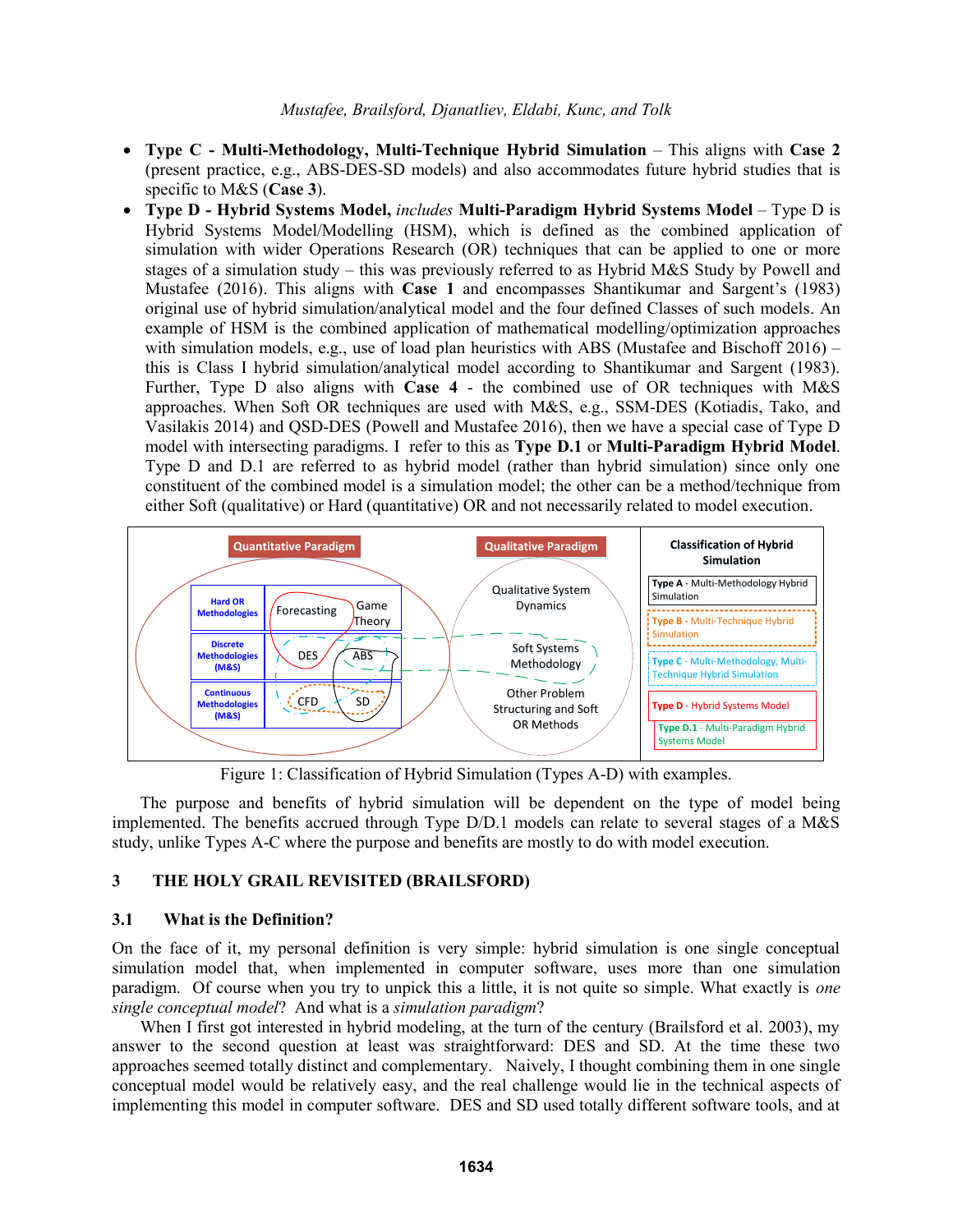the time I was not aware of any software that enabled the modeler to use both simultaneously. The DES and SD modeling communities were separate: they had their own journals and conferences and it was rare to see SD papers presented at WSC. Since then, of course, things have moved on. Tools like AnyLogic (The AnyLogic Company n.d.) have become mainstream and the boundaries between specialist DES and SD software tools have become blurred, with each trying to incorporate aspects of the other. Moreover, a third paradigm, agent-based modeling (ABM), has moved out of the predominantly research domain into the practical world of the industrial engineer.

As I became more and more interested in the topic, I realized that the first question was actually the more complex of the two. While many other researchers had considered the issue of combining methods generally (Mingers 2001; Munro and Mingers 2002) or DES and SD in particular (Chahal and Eldabi 2008), it was a paper by Morecroft and Robinson (2005) that really opened my eyes to the fact that DES and SD modelers simply saw the world differently, and would conceptualize the same problem in totally different ways. This was far more complex and subtle than merely developing models in which some variables were continuous and others discrete, and led to a series of research projects (e.g. Viana et al. 2014) and WSC papers (Brailsford et al. 2010; Brailsford et al. 2013; Viana 2014) which involved the search for the "holy grail" of a truly integrated philosophical approach. I still believe this exists, but I don't think we have reached it yet.

#### **3.2 What is the Purpose?**

The reason for my original interest in hybrid simulation was that I believed, and still do, that most realworld problems which are tackled with simulation cannot be solved by DES or SD alone but need a combination of the two. This was particularly the case in my main research field, healthcare, where "everything affects everything else" and variability and uncertainty are key features. The original problem area in my 2003 paper, Emergency Room (ER) modeling, is a case in point: nearly all previous ER models in the literature used DES only, but omitted many crucial interactions and feedbacks between the ER and the rest of the hospital, not to mention the world outside the hospital from where patients come! Moreover, I now believe that ABM has opened up the possibility of modeling other problem features that DES and SD, either alone or in combination, cannot capture.

Of course, the same thinking underpins mixed methodologies in general, and none of this is new. What are all models for? Solving problems ... making better decisions ... generating insights ... achieving understanding between diverse stakeholders … the list goes on. People have used mixed modeling methodologies for decades (Jackson and Keys 1984) and it is rare in practice that even a supposedly "single method" simulation project does not include some kind of problem structuring method as a precursor to developing the actual model.

I end with a confession. While I am mainly motivated by the need to create better models to tackle real-world problems, I have to say that sometimes, mere curiosity has also been a factor.

#### **3.3 What are the Benefits?**

For me, the benefits are inextricably linked with the purpose. The benefit of choosing any modeling approach (or combination of approaches) is to enable the model to achieve its purpose more effectively, more quickly, more easily, and more cheaply.

 **More effectively?** I strongly believe that in the long run, hybrid approaches will lead to more useful models that better represent the real-world problem and provide better solutions. Viana (2014) compares developing a hybrid model in AnyLogic with a "composite" model where the DES and SD components were written in specialist DES and SD software - Simul8 (Simul8 Corporation n.d.) and Vensim (Ventana Systems Inc. n.d.), and argues that an experienced user of these single-paradigm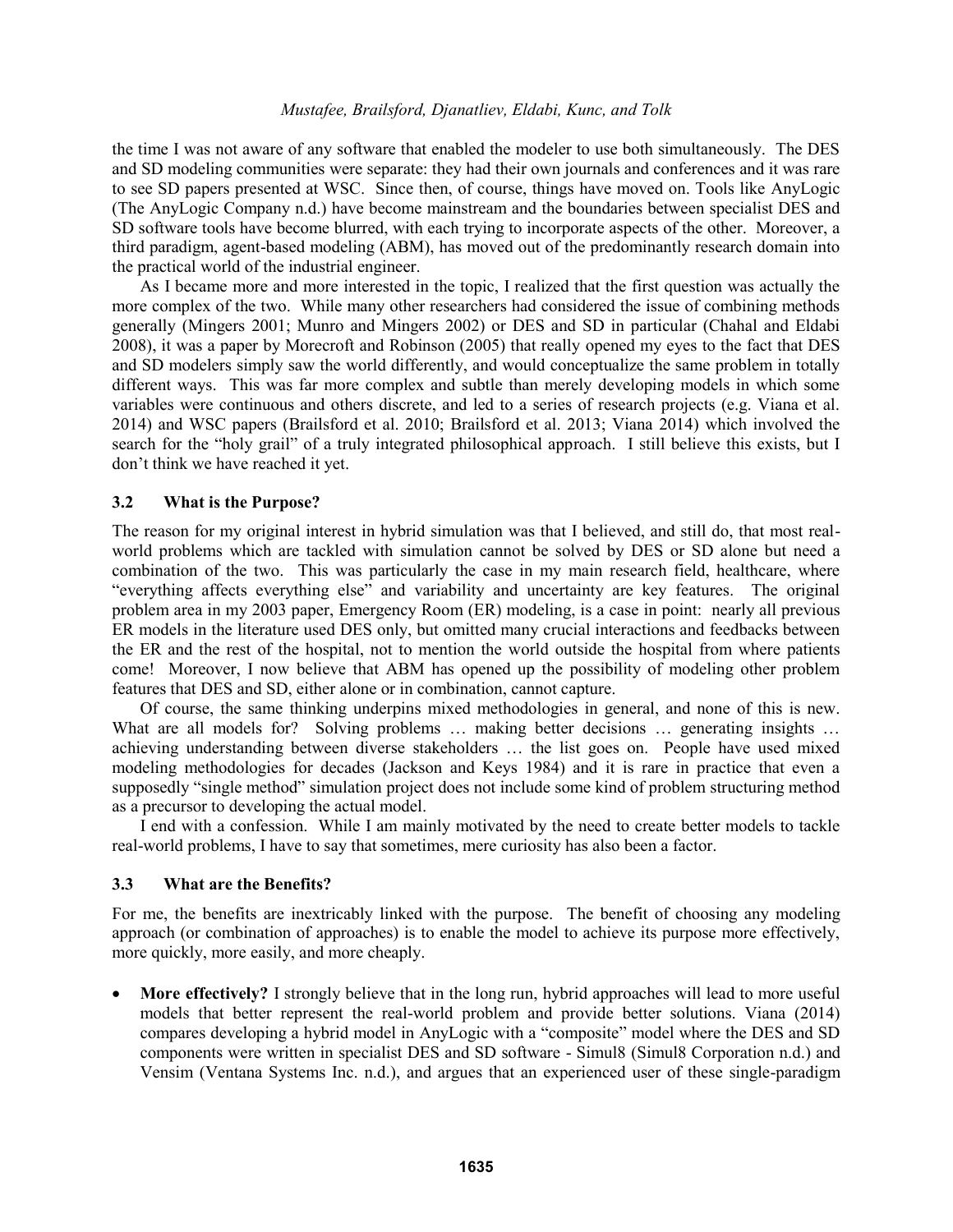tools would probably still prefer to use them. However, he has been exclusively using AnyLogic for the past two years and is now something of a convert.

- **More quickly?** Currently, in my experience, the opposite is true … both in terms of model development time and runtime. However, I am sure this will change in future.
- **More easily?** This is unclear. AnyLogic is still the only genuinely multi-paradigm tool and is definitely easier to use than it was ten years ago. Nevertheless, it still requires some familiarity with Java.
- **More cheaply?** Interestingly, AnyLogic now offers a free version for students: the same strategy used in the early days of Simul8. Maybe a new generation of students will grow up using AnyLogic and then ask their future employers to buy it…

To conclude, back in 1977 there was a WSC paper (Standridge et al. 1977) which described a hybrid continuous/discrete model of the primary health care system in Indiana. Hybrid simulation is clearly not quite such a new idea as we thought when we started the Hybrid mini-track in WSC'14, even though hybrid modeling software like AnyLogic was obviously not available in 1977.

### **4 MORE THAN JUST COMBINING SIMULATION PARADIGMS (DJANATLIEV)**

#### **4.1 What is the Definition?**

Recently, the lack of a consistent term usage for hybrid simulation has been identified and discussed by numerous authors. In Mustafee et al. (2015) Padilla mentions the need for an agreed consensus and a formal definition. The author uses the term hybrid simulation within the context of combined continuous and discrete simulation. Moreover, in the last year's panel paper (Eldabi et al. 2016) Sargent refers to hybrid simulation as "a term with multiple meanings and usages." Looking back to historical lessons, the author discusses the distinction between hybrid simulation and hybrid models. Thereafter, hybrid models allow to solve different mathematical models using a digital computer whereas hybrid simulation is related to a method solving problems using a computer "having analog and digital capabilities."

Following these examples, we can derive that *hybrid simulation should contain continuous and discrete components, or to be more general, components having a different resolution for time progress*. However, there are many publications where this term is used differently, mainly triggered by powerful software packages. Such tools allow to develop models by using many different features without a formal distinction of applied modeling techniques (e.g., AnyLogic). Typical examples are models where DES components and ABS components are combined to solve a problem. Both simulation methods are related to each other and their common basis for time progress is discrete.

However, do we really need a differentiation therefore? Wouldn't it be better to use the term *hybrid simulation* for all kinds of models with combined simulation paradigms without a distinction between continuous and discrete? It is a fact that combining DES with SD is not the same as coupling DES with ABS. Usually, there are different purposes to develop the one or the other combined model, and we apply different methods to connect continuous with discrete model parts. That are important reasons why I argue that two different terms and definitions are useful. In the following, I use the term *hybrid simulation* as presented in the above definition. When referring *to a more general combination of any kinds of simulation paradigms without a distinction between continuous and discrete, I suggest to use the term multi-paradigm modeling/simulation,* as the corresponding tools already do (i.e., Anylogic).

Coming back to the title of this section, I further argue that hybrid simulation is more than just a combination of simulation paradigms. We need an agreed understanding and clearly defined modeling steps which are collected in common guidelines. Those guidelines shall also include a set of examples and extracted best practices from specific use-cases.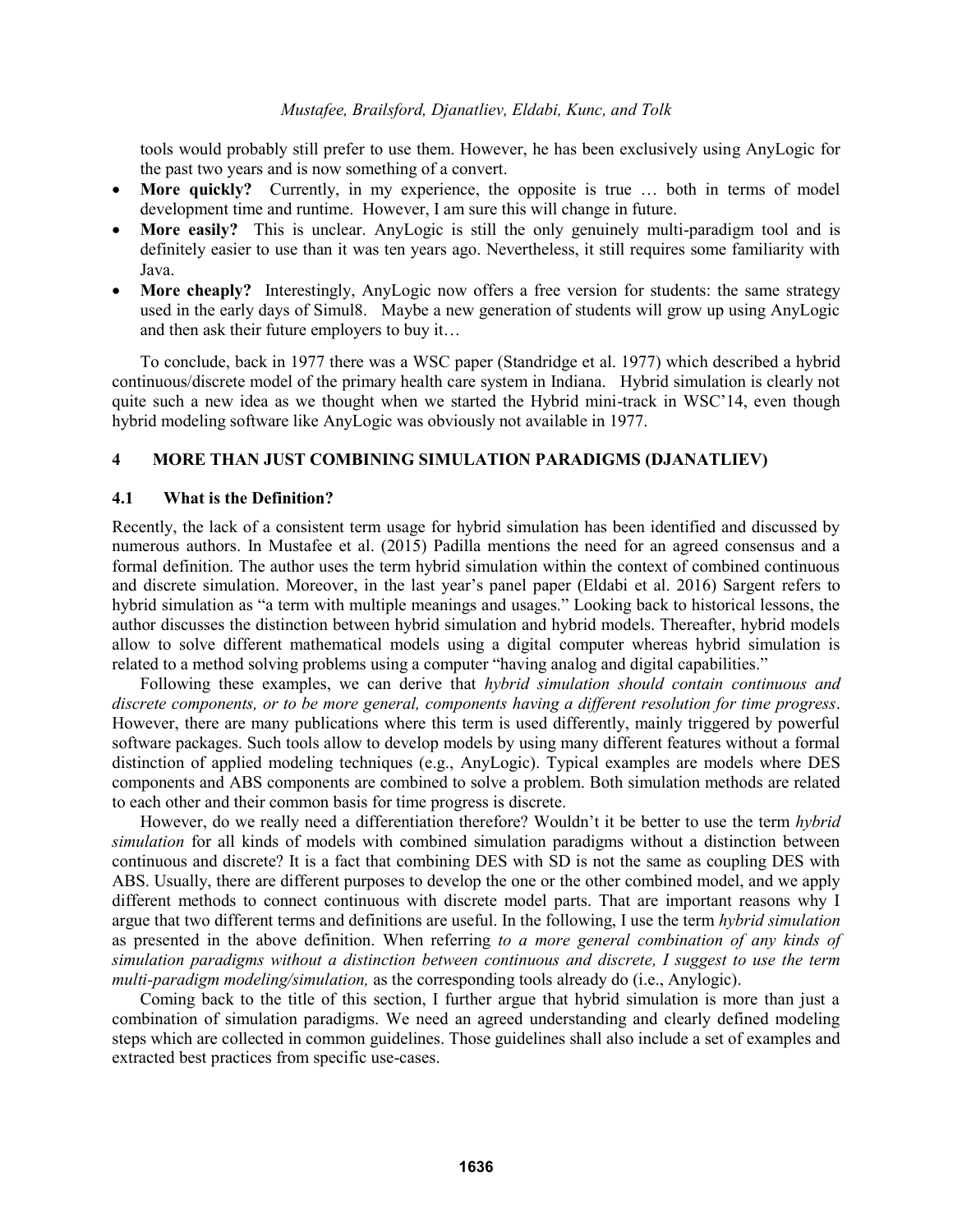## **4.2 What is the Purpose?**

Many problems that shall be solved by simulation can be modeled by one particular modeling technique. For example, continuous and flow-based structures can be represented by SD which is based on differential equations (e.g., energy or money flows). DES and ABS models are well-suited for behavioral models and microscopic coherences (e.g., individual decisions). However, there are problems that refer to both; continuous and discrete structures at the same time. In general, it is probably possible to use one simulation technique to represent such problems as well, but such a modeling process can be compared to "a case of hammering in a screw" (Brailsford, Desai, and Viana 2008).

Consequently, the main purpose of hybrid simulation is to give the modeler a broader flexibility to apply problem-oriented modeling features. At the beginning of many simulation studies the models are usually small and can be easily developed by one simulation approach. However, when solving complex problems and considering different levels of abstraction in large models, a combination of continuous and discrete components is often required. For example, using hybrid methods, an energy system modeler may represent energy flows (e.g., energy consumption) by SD techniques, but discrete changes (e.g., switching lights on) affecting rates in SD models can be modeled by DES.

As already mentioned, we need guidelines and a collection of examples that help the model developer to represent such structures and to reuse existing techniques. An appropriate conceptual basis connecting SD and DES models can be found in the work of Chahal (2009). In Djanatliev and German (2015), we presented an approach to generate agents from SD models and five types of interaction between continuous and discrete model components.

### **4.3 What are the Benefits?**

The benefits of hybrid simulation can be mainly derived from the previous subsection. The hybrid approach helps to flexibly combine existing models within a common large-scale context. Furthermore, it allows to use continuous and discrete techniques for solving complex problems. Hybrid simulation enables to start modeling by abstract high-level models using SD with low data requirements and to "zoom-in" certain model parts in order to represent more detailed structures by DES or ABS. This topdown approach avoids unnecessary data requirements in microscopic models.

In addition, hybrid simulation can be used to solve trade-offs between the accuracy of results and the simulation performance. In Djanatliev (2015), we have developed three models that represent the same problem in healthcare. The first model has been completely modeled using SD, the second model has been developed by ABS techniques. Thereafter, we have run them at the same computer. The SD model was finished after few seconds, even for a nationwide population size, but the ABS model was running for 1.5 hours and was not able to finish with more than 20,000 agents. However, due to a more detailed problem representation, the accuracy of the results was much better in ABS. In order to master this problem, we applied hybrid simulation techniques. In this case, we started by abstract SD models and "zoomed-in" important parts to represent them in a greater detail. Additionally, we have used "superagents" that represent similar individuals by one aggregated agent object. Finally, this third model resulted in an acceptable runtime and produced results comparable to the results of the ABS model.

## **5 HYBRID SIMULATION: A LIFECYCLE VIEW (ELDABI)**

### **5.1 What is the Definition?**

The main purpose of using simulation is to solve complex problems that cannot be solved analytically or on a back of an envelope. Consequently, there are many attempts that have been given different terms. The term hybrid simulation has generated more interest in the past decade due to the increasing complexity of systems (Zulkepli and Eldabi 2015). This gave rise to a very important philosophical, yet quite operational, question: what is Hybrid Simulation?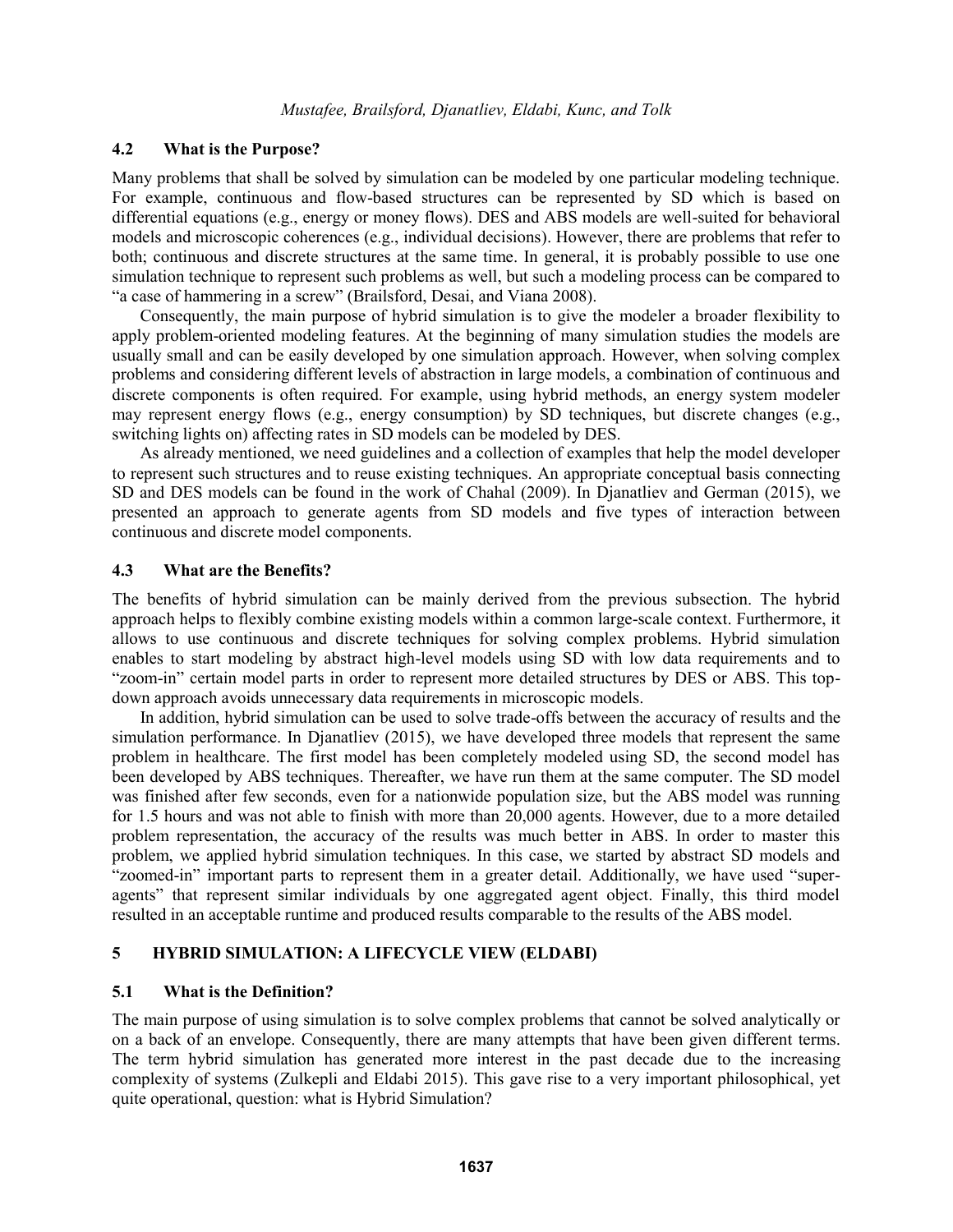There is a number of frameworks that describe simulation approaches and their steps. For simplicity and for the purpose of this panel – we will assume that a simulation modeling study encompasses 3 phases: (1) Conceptual Modeling, (2) Simulation Modeling, and (3) Analytical Modeling. Phase 1 is mainly about problems structuring and conceptual modeling phase. Phase 2 is where the simulation takes place. This will be based on data and computer models. Phase 3 takes the outcomes of Phase 2 for further analysis and recommendations. It is commonly known that these phases are not strictly sequential, i.e. there may be loops back from Phase 2 to Phase 1 and from Phase 3 to Phase 2. The main focus of the hybridization will be during Phase 2 "Simulation".

The term Hybrid Simulation can be applied for any synchronous or asynchronous deployment of two or more simulation approaches within the simulation phase. To this end the following terms could be retermed as Hybrid simulation if they are used in this phase: (1) Multi- or Cross- Paradigm can be termed has Hybrid when two or more paradigms are employed during the simulation phase either in parallel or sequentially. Multi- or Combined Simulation is also the use of two or more simulation approaches and running them sequentially or in parallel. The most important elements in a Hybrid Simulation is the two or more simulations that are running during the simulation phase in parallel or sequentially.

## **5.2 What is the Purpose and What are its Benefits?**

It is widely reported that Hybrid Simulation allows modelers and problem owners to gain better understandings of complex systems as it allows modelers to assess the problems from different dimensions (Zulkepli and Eldabi 2015). In the ever rising complexity of the modern world and the abundance of information outlets, Hybrid Simulation is becoming an important field within the Modeling and Simulation arena. There are many hybrid models developed and used in various areas such as in manufacturing, software development, supply chain, construction and healthcare (Martin and Raffo 2000; Rabelo et al. 2003; Helal et al. 2007; Venkateswaran et al. 2006; Lee at al. 2007; Chahal et al. 2009). All of these agree on the fact that Hybrid Simulation ought to be applied to solve complex problems associated with convoluted systems and where a single simulation approach may not be able to capture all the relevant details.

## **6 HYBRID MODELS: BEYOND SIMULATION (KUNC)**

### **6.1 What is the Definition?**

It is important to make a distinction between modelling and simulation. One of the fundamental reasons for making this distinction is that modelling is hybrid by nature since the model conceptualization stage, which is a very important stage in DES and SD, can be performed using any methodology that is not necessarily related with the simulation method, e.g. value chain or cognitive mapping. The conceptualization stage defines the objectives, system level representation (boundaries), inputs, outputs, content, assumptions and simplifications. However, the model development, e.g. equations and data, is constrained by the type of simulation method selected together with model simulation. Model simulation, as the process of execution that takes the model through state changes over time (Borschev and Filippov 2004), was also constrained by the type of simulation method employed until the development of multiparadigm simulation tools based on software engineering concepts, such as object-oriented languages (ibid). Therefore, the focus on the definition of hybrid simulation is on the second part of the modelling process: model development and simulation.

To put into context, hybridization is not a practice unique to the field of simulation. Operational Research/Management Science field has a long tradition on multi-methodologies and mixing methods (Morgan, Howick and Belton 2017). The key discussion in this literature is the existence of philosophical, methodological and technical considerations in mixing methods (Morgan et al. 2017). The reason for mixing methods is that real-world problems are usually very complex so they require different methods to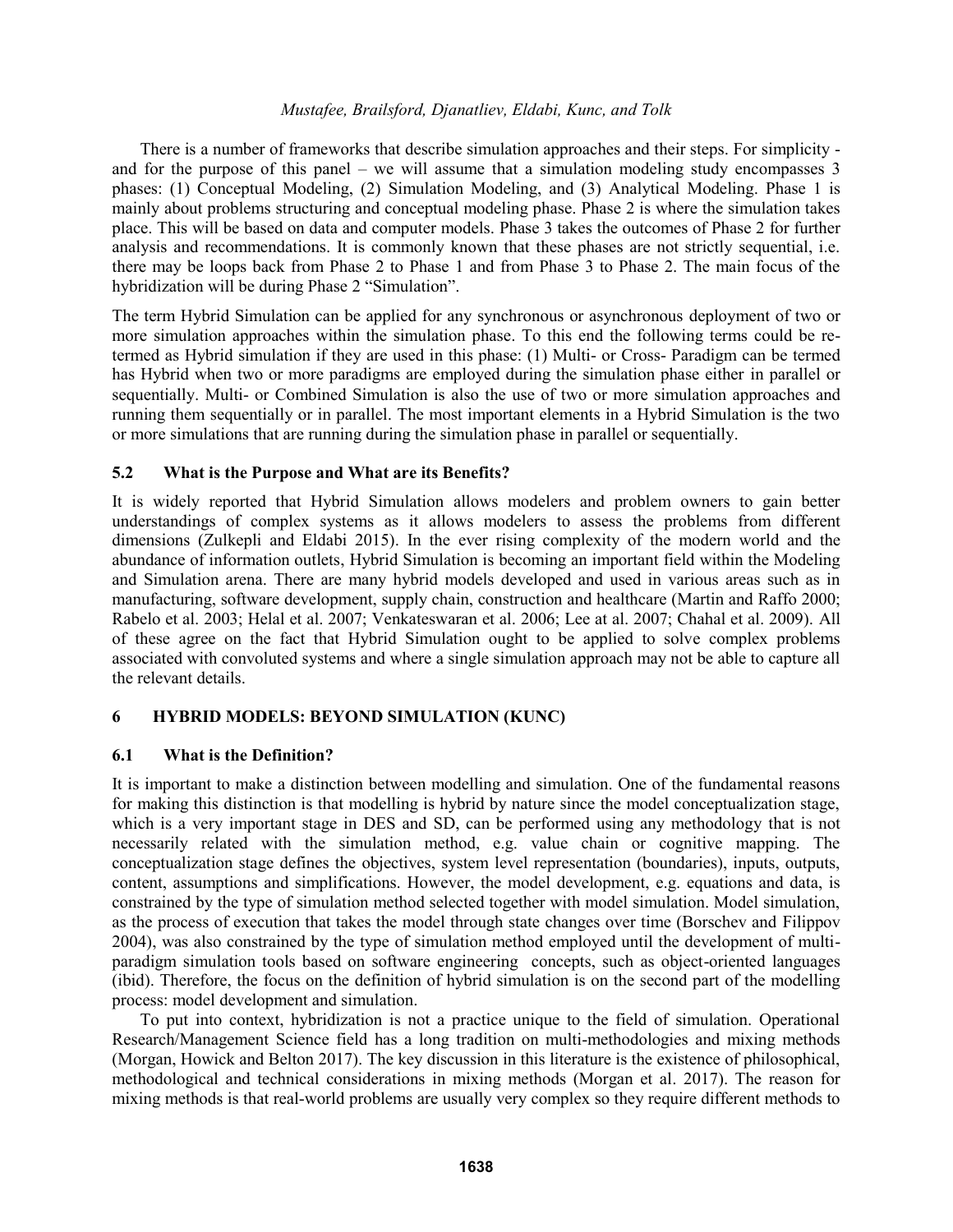address the multiplicity of dimensions of a problem. Additionally, all methods have different strengths and weaknesses so mixing methods can overcome the limitations of one method. Munro and Mingers (2002) found that mixing methods is usually a result from requirements and ad hoc/emergence situations rather than thorough thinking. Moreover, mixing methods that are incommensurables can be detrimental (Mingers 2011). In terms of mixing methods, there are many possibilities but my focus is on enrichment and integration for this definition. Enrichment occurs when the use of one method or elements of it intends to add value to another method so there is no emergence of something different from the existing methods (Morgan et al. 2017). Integration happens when the elements of both methods are integrated, so their original paradigms are abandoned, in a way to generate a new method.

Therefore, my definition of hybrid simulation is "*the process of model development and simulation that uses more than one simulation method in order to enrich or integrate them depending on the purpose of the model.*"

### **6.2 What is the Purpose?**

The purpose of hybrid simulation is intrinsically related with the conceptualization of the model. For example, does the model need to address issues at different levels of aggregation? Then, an ABM may be useful to combine with a SD model. However, the key question is what is offering the ABM that cannot be handled by the SD if it is developed carefully and vice versa. Additionally, why is necessary to have a model with different levels of aggregation? Rahmandad and Sterman (2008) provided an in-depth comparison of the insights generated by two separate SD and ABM models when both models are parameterized similarly. The results obtained did not differ significantly in key metrics. They concluded that detail and flexibility of ABM are useful when there is a clear understanding of the agents and they have characteristics that preclude the homogenization of their behaviours and there are high chances of random events without knowing their specific impacts (Rahamandad and Sterman 2008). But SD is useful when there is a need for fast models without knowing how the processes happen at micro-levels. Therefore, a hybrid model dealing with issues of aggregation needs to be carefully thought in terms of integration into a unique new method or just enriching either SD or ABM, e.g. such as in the case of Anylogic models.

Other issues that may originate from the conceptual model are the realization of subsystems working with different time (continuous vs discrete), different time horizons (short vs. long), or there is no adequate knowledge of how system states change over time. When the system modelled has some of these conditions, it is clear that elements of SD model can enrich DES models, such as the paper authored by Viana et al. (2014).

Finally, an issue originated from the model conceptualization process is the boundary of the model. Broader boundaries require incorporating feedback processes endogenously so SD models can enrich DES or ABM models (Rahamandad and Sterman 2008).

From a brief analysis of model purpose, I would say that most of the hybrid models are related to enrichment of a core simulation method with elements of other methods. Morgan et al. (2017) found evidence of only one hybrid SD/DES fully integrated so further exploration is necessary.

### **6.3 What are the Benefits?**

The benefits of hybrid simulation are multiple. First, if there is a need to achieve a complete representation of the real world problem (after the model conceptualisation process) that is not possible with only one simulation method, a hybrid model will provide more accuracy in the problem representation and solution. Second, hybrid models can help to uncover problems when only one simulation method is employed. Third, hybrid models may integrate more stakeholders into the implementation of model solutions since hybrid models can address multi-level issues.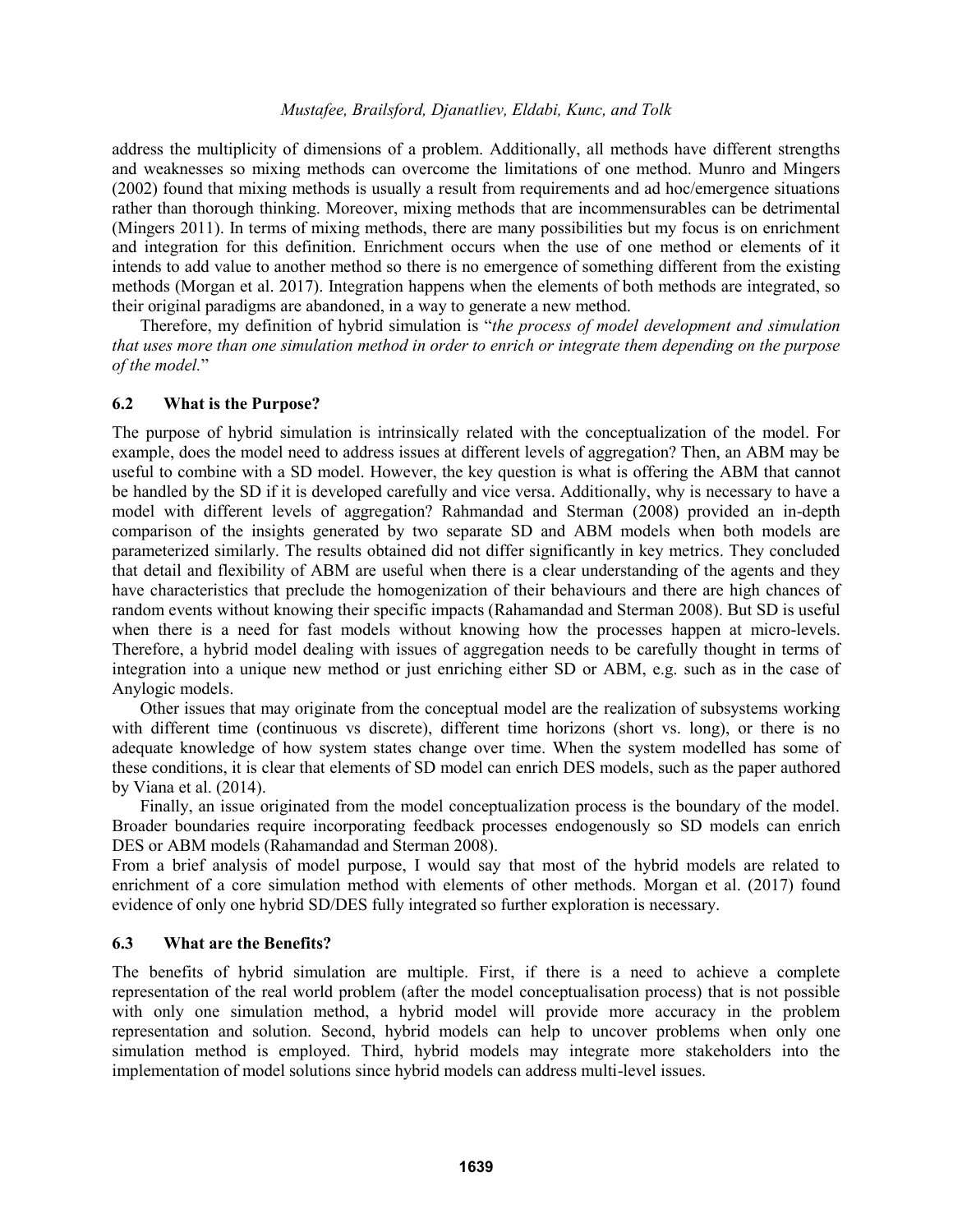### **7 THE NEED FOR CONCEPTUAL ALIGNMENT (TOLK)**

This following section is focusing on the need for conceptual alignment of all participating systems, phases, and solutions that are contributing to a hybrid modeling and simulation approach.

### **7.1 What is the Definition?**

The currently most including definition for hybrid modeling and simulation was given by Powell and Mustafee (2016). We differentiate between hybrid M&S studies, in which various modeling paradigms are applied in an orchestrated set of simulation tools, and hybrid M&S systems, where several such paradigms are used within one simulation. These are obviously not mutual exclusive, as a hybrid M&S study can utilize one or several hybrid M&S systems.

But how to define hybrid? In all definitions – biologically and technically – a hybrid is the result of merging two or more components of different categories to generate something new, that combines the characteristics of these components into something more useful. A mule is a biological hybrid, the crossbred of a donkey and a horse with better endurance and a longer useful lifespan than its parents. Crops grown from hybrid seeds produce plants of high quantity and quality. A hybrid car combines the advantages of gasoline engines and electric motors. Hybrid golf clubs combine the characteristics of wood and iron. Hybrids take two – or more – components and create something better. What does this means for simulation?

Fishwick (2007) addresses modeling paradigms regarding modeling methodologies – such as discrete event systems, SD, and agent based approaches – and model types – such as ordinary differential equations, process algebra, and temporal logic. Yilmaz et al. (2007) introduced the ideas of supporting multiple resolutions, stages, and even multiple models, although they did not use the term hybrid, but *multisimulation* in their work. Many other terms were introduced that address challenges of hybrid M&S, many of them compiled by Lynch and Diallo (2015). Simulation can furthermore differ in scale, scope and structure, and they can support different concepts of time (Goldstein and Khan 2017). A consistent definition requires to define a taxonomy of terms that capture the various M&S categories from which the simulation components can be selected from. A hybrid M&S uses therefore two or more components of different M&S categories to implement a common conceptual model, namely the one that is constructed to support the underlying M&S effort. This results in several requirements to be fulfilled by hybrid M&S solutions, namely:

- In order to contribute to a common objective, hybrid M&S must share some common properties, their behavior, and relations needed to reach the objective.
- Hybrid M&S uses two or more components of different M&S categories that are logically consistent regarding the common propertied concepts, their behavior, and their relations they are supporting.
- The data used to drive the hybrid M&S solutions are part of the components of different M&S categories, i.e., the underlie the same constraints.

I summarized recent work on interoperability and composability in Taylor et al. (2015) and proposed that the definition *composability is the consistent representation of truth in all participating systems*. As such, the final requirement needed for the definition of hybrid M&S is that the components of different M&S categories must be composable, i.e., may not lead to different truth values depending on which components is used to answer a certain question of interest within the underlying M&S effort that is supported by the composition. The resulting definition is therefore as follows:

*Hybrid M&S results from using two or more components of different M&S categories to generate something new, that combines the characteristics of these components into something more useful for the underlying M&S effort to be supported that are composable under the constraints of this effort.*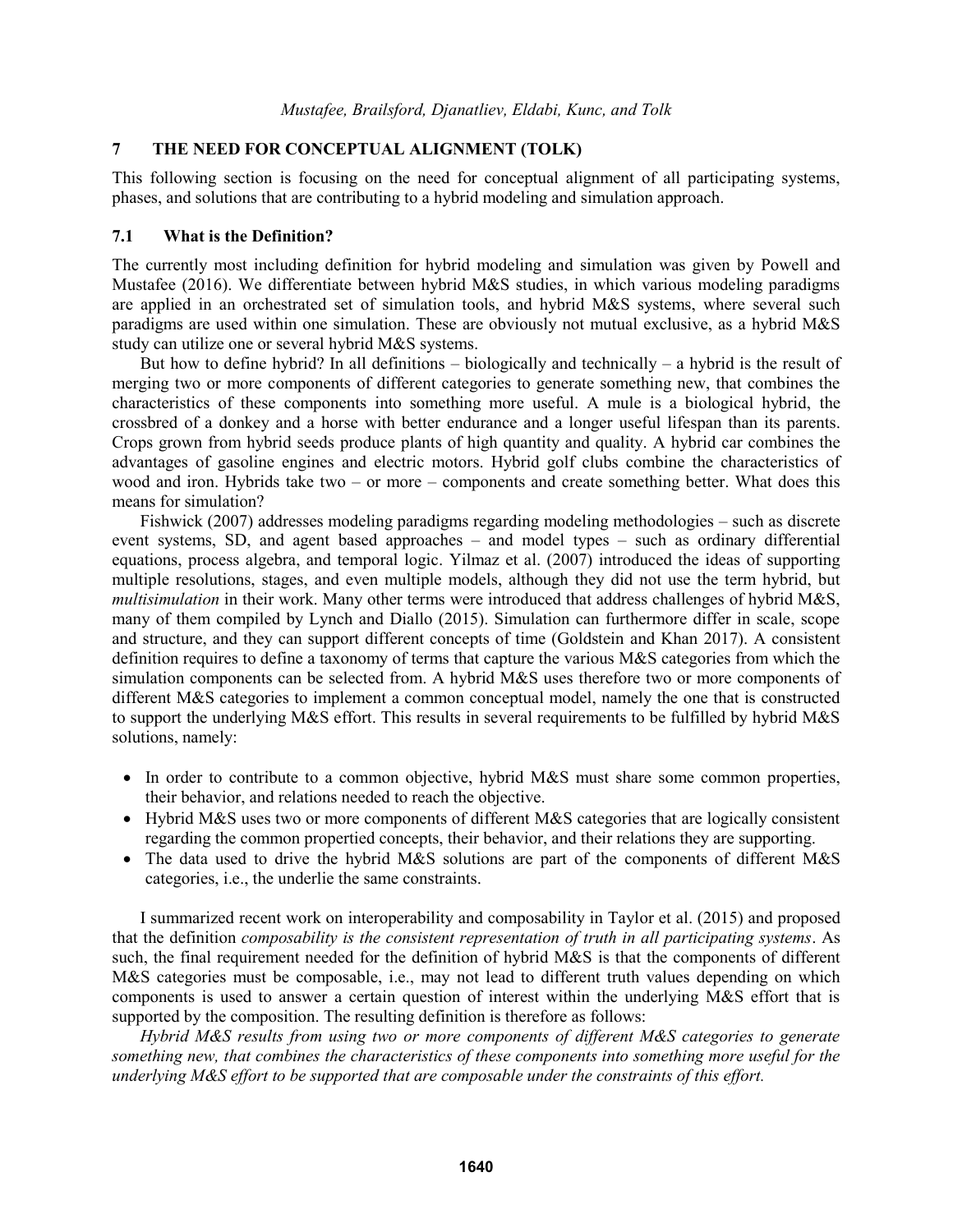## **7.2 What is the Purpose?**

The components of different M&S categories utilized by the hybrid M&S effort must be logically equal, but they are not the same. Each component highlights a different facet of the underlying solution. Hester and Tolk (2010) show a traffic example to address the benefits of applying methods of the full M&S spectrum to address complex problems, which is a hybrid M&S study approach:

- SD helps to identify bottlenecks within the traffic flow of a broader region, such as the Hampton Roads area in South-East Virginia, providing a macro-level view of traffic.
- These bottlenecks are then further evaluated in more detail using DES approaches of a higher resolution. The results are the identification critical traffic joints, such as crossings, bridges, tunnels, etc., which build the mesa-level of the traffic system.
- The use of high resolution ABMs allows now the modeling and evaluation of induvial behavior on the traffic flow, the micro-level of the system of interest.

Djanatliev and German (2015) show by generalizing this idea that the purpose of this kind of hybrid M&S is to cover the different aspects of behavior on the macro-, meso-, and micro-level of systems. *The first purpose is to cover various abstraction levels*.

However, it is often beneficial to use different modeling approaches on the same abstraction level as well, as each modeling approach has its strengths and weaknesses. Within the military application domain, the use of architecture frameworks is often mandatory for system development. Among others, Mittal (2006) showed how the architecture artifacts can be used to model the system behavior, and Garcia and Tolk (2015) embedded such system simulations into a context for operational and portfolio analyses. The different models allow to emphasize different aspects and facets of the system. *The second purpose is to cover various aspects and facets of systems on the same abstraction level*.

Over the lifetime of a system or a task, the questions, the abstraction level of interest, and the aspects on each of these levels change. While during development a highly detailed view of all system components is required, once the system runs as desired a higher level view is often used for operation and maintenance, requiring different models. *The third purpose is to cover all lifecycle phases of a simulation supported effort.*

Finally, different communities use different models to capture their knowledge, often focusing on methods that are close to domain-specific languages. Complex problems are rarely solvable by one of these communities alone, so that increasingly multi-, inter-, and transdisciplinarity approaches are needed that allows the experts from the various discipline to utilize those models and methods they are most comfortable with contributing to common research. *The fourth purpose is to enable and support multi-, inter-, and transdisciplinarity simulation-based research, including the applicability of domain-specific languages, methods, and models.* 

## **7.3 What are the Benefits?**

Interestingly enough, the first volume of the IBM Systems Journal featured an article about the use of simulation for systems engineering (Smith 1962). The benefits of combining various modeling paradigms is also featured in the simulation community since its early days, examples are Conway, Johnson, and Maxwell (1959) and the follow up article by Conway (1963), or Zeigler and Ören (1986).

Although an integrated hybrid M&S approach is the desired objective, the realities tend to drive the solution to community-driven implementations. This will likely be the case for some time to come. We will continue to see domain-specific solutions, support of specific life-cycles of interest to the community, and focus on particular facets of the overall challenge. Researchers will continue to rely on systems with which they are most comfortable: their own!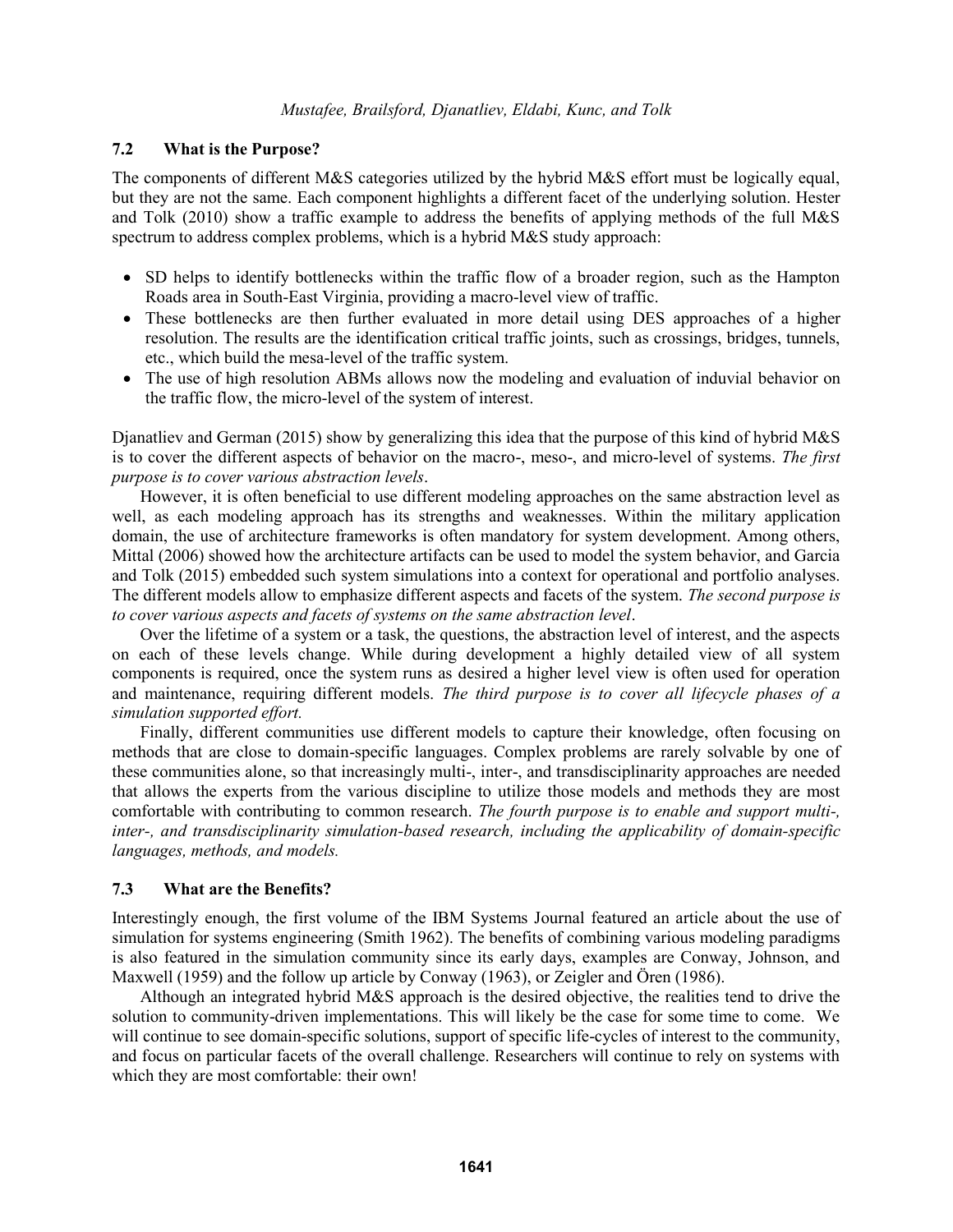*The benefits of hybrid M&S is to combine two or more composable approaches enabling consistent M&S support addressing all aspects and facets on all abstraction levels over the whole life cycle, supporting the domain-specific needs of the supporting researchers.*

### **8 CONCLUSION**

The *Hybrid Simulation Track* is currently in its fourth year (2014-2017), but its inception could be traced back to *WSC2012* (Berlin) and *WSC2013* (Washington) where the focus was on the "Combined Application of Operations Research (OR)/Simulation Techniques." Initially, the idea was to introduce a track which focused mainly on the methodological aspects of combining classical OR methods (not limited to analytical methods and optimization) with M&S techniques. The ensuing debate resulted in naming the track as hybrid simulation as it was thought to be a better fit for an M&S conference. This also took into account the growing volume of papers that were on the combined use of DES/SD/ABS. The track has, however, continued to advocate and seek original contributions that capitalize on research being done by two distinct communities (OR and M&S) and beyond, but with an intersecting interest on the use of scientific methods to help make better decisions. As we debate the definition, purpose and benefits of hybrid simulation, we must not lose sight of the pivotal position of the track in encouraging M&S researchers to come out of their traditional comfort zones in terms of methodologies and techniques and advocate the need to promote collaboration with researchers from other fields. For the hybrid simulation track this is only the start!

### **REFERENCES**

- Balaban, M., P. Hester, and S. Diallo. 2014. "Towards a Theory of Multi-method M&S Approach: Part I". In *Proceedings of the 2014 Winter Simulation Conference*, edited by A. Tolk, S. D. Diallo, I. O. Ryzhov, L. Yilmaz, S. Buckley, and J. A. Miller, 1652–1663. Piscataway, New Jersey: Institute of Electrical and Electronics Engineers, Inc.
- Brailsford, S. C., L. C. Churilov, and S. K. Liew. 2003. "Treating Ailing Emergency Departments with Simulation: An Integrated Perspective". In *Health Sciences Simulation*, edited by J. Anderson and E. Katz, 25-30. San Diego, USA: Society for Modeling and Computer Simulation.
- Brailsford S. C., M. S. Desai, and J. Viana. 2010. "Towards the Holy Grail: Combining System Dynamics and Discrete Event Simulation in Healthcare". In *Proceedings of the 2010 Winter Simulation Conference*. B. Johansson, S. Jain, J. Montoya-Torres, J. Hugan, and E. Yücesan, 2293-2303. Piscataway, New Jersey: Institute of Electrical and Electronics Engineers, Inc.
- Brailsford S. C., J. Viana, S. P. Rossiter and A. R. Channon. 2013. "Hybrid Simulation for Health and Social Care: The Way Forward, or More Trouble than it's Worth?" In *Proceedings of the 2013 Winter Simulation Conference,* edited by R. Pasupathy, S.-H. Kim, A. Tolk, R. Hill, and M. E. Kuhl, 258- 269. Piscataway, New Jersey: Institute of Electrical and Electronics Engineers, Inc.
- Chahal, K., and T. Eldabi. 2008. "Applicability of Hybrid Simulation to Different Modes of Governance in UK Healthcare". In *Proceedings of the 2008 Winter Simulation Conference*, edited by S. J. Mason, R. R. Hill, L. Mönch, O. Rose, T. Jefferson, J. W. Fowler, 1478-1483. Piscataway, New Jersey: Institute of Electrical and Electronics Engineers, Inc.
- Chahal, K. 2009. "A Generic Framework for Hybrid Simulation in Healthcare." Ph.D. thesis. Brunel Business School, Brunel University London.
- Conway, R. W. 1963. "Some Tactical Problems in Digital Simulation." *Management Science* 10:47-61.
- Conway, R. W., B. M. Johnson, and W. L. Maxwell. 1959. "Some Problems of Digital Systems Simulation." *Management Science* 6(1):92-110.
- Djanatliev, A. 2015. "Hybrid Simulation for Prospective Healthcare Decision-Support: System Dynamics, Discrete-Event and Agent-Based Simulation". Ph.D. thesis. Dr. Hut. Universität Erlangen-Nürnberg. Germany.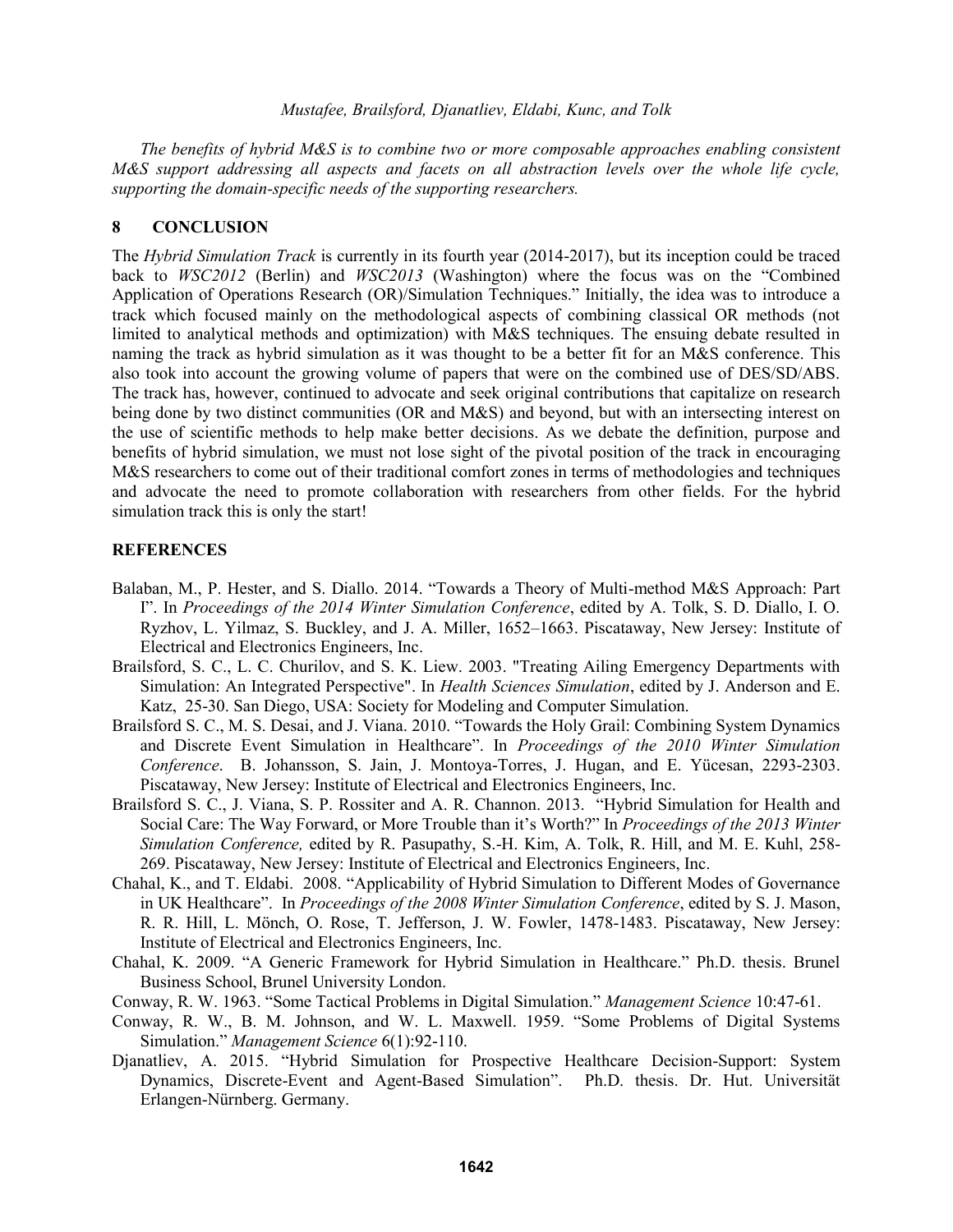- Djanatliev, A., and R. German. 2013. "Prospective Healthcare Decision-Making by Combined System Dynamics, Discrete-Event and Agent-Based Simulation". In *Proceedings of the 2013 Winter Simulation Conference*, edited by R. Pasupathy, S.-H. Kim, A. Tolk, R. Hill, and M. Kuhl, 270–281. Piscataway, New Jersey: Institute of Electrical and Electronics Engineers, Inc.
- Djanatliev, A., and R. German. 2015. "Towards a Guide to Domain-specific Hybrid Simulation". In *Proceedings of the 2015 Winter Simulation Conference*, edited by L. Yilmaz, W. K. V. Chan, I. Moon, T. M. K. Roeder, C. Macal, and M. D. Rossetti, 1609-1620. Piscataway, New Jersey: Institute of Electrical and Electronics Engineers, Inc.
- Eldabi, T., M. Balaban, S. Brailsford, N. Mustafee, R. E. Nance, B. S. Onggo, and R. G. Sargent. 2016. "Hybrid Simulation: Historical Lessons, Present Challenges and Futures". In *Proc. of the 2016 Winter Simulation Conference*, edited by T.M. Roeder, P.I. Frazier, R. Szechtman, et al., 1388-1403. Piscataway, New Jersey: Institute of Electrical and Electronics Engineers, Inc.
- Fishwick, P. A. (Ed.). 2007. *Handbook of Dynamic System Modeling.* Boca Raton, Florida: Chapman & Hall/CRC Press, Taylor and Francis Group.
- Garcia, J. J., and A. Tolk. 2015. "Executable Architectures in Executable Context Enabling Fit-forpurpose and Portfolio Assessment". *Journal of Defense Modeling and Simulation* 12(2):91-107.
- Goldstein, R. and A. Khan. 2017. "A Taxonomy of Event Time Representations". In *Proceedings of the Spring Simulation Multiconference,* 1037-1048. San Diego, CA: Society of Modeling and Simulation.
- Harper, A., and Mustafee, N. 2017. "A Hybrid Approach Using Forecasting and Discrete-Event Simulation for Endoscopy Services." In *Proceedings of the 2017 Winter Simulation Conference*, edited by W. K. V. Chan, A. D'Ambrogio, G. Zacharewicz, N. Mustafee, G. Wainer, and E. Page (to appear). Piscataway, New Jersey: Institute of Electrical and Electronics Engineers, Inc.
- Heath, S. K., S. C. Brailsford, A. Buss, and C. M. Macal. 2011. "Cross-Paradigm Simulation Modeling: Challenges and Successes". In *Proceedings of the 2011 Winter Simulation Conference*, edited by S. Jain, R. R. Creasey, J. Himmelspach, K. P. White, and M. Fu, 2788–2802. Piscataway, New Jersey: Institute of Electrical and Electronics Engineers, Inc.
- Hester, P. T., and A. Tolk. 2010. "Applying Methods of the M&S Spectrum for Complex Systems Engineering". In *Proceedings of the Spring Simulation Multiconference*, 75-82. San Diego, CA: Society for Computer Simulation International.
- Jackson, M. C., and Keys, P. 1984. "Towards a System of Systems Methodologies". *Journal of the Operational Research Society* 35(6):473-486.
- Kotiadis, K., A. Tako, and C. Vasilakis. 2014. "A Participative and Facilitative Conceptual Modelling Framework for Discrete Event Simulation Studies in Healthcare." *Journal of the Operational Research Society* 65(2):197–213.
- Lee, S. H., S. Han, and F. Peña-Mora. 2007. "Hybrid System Dynamics and Discrete Event Simulation for Construction Management". In *Proceedings of the 2007 ASCE International Workshop on Computing in Civil Engineering*, edited by L. Soibelman and B. Akinci, 232–239. Reston, Virginia.
- Lynch, C. J., and S. Y. Diallo. 2015. "A Taxonomy for Classifying Terminologies that Describe Simulations with Multiple Models". In *Proceedings of the 2015 Winter Simulation Conference*, edited by L. Yilmaz, W. K. V. Chan, I. Moon, T. M. K. Roeder, C. Macal, and M. D. Rossetti, 1621-1632. Piscataway, New Jersey: Institute of Electrical and Electronics Engineers, Inc.
- Martin, R. H. and D. Raffo. 2000. "A Model of the Software Development Process using both Continuous and Discrete Models". *Software Process: Improvement and Practice* 5(2-3):147–157.
- Mingers, J. 2001. "Combining IS Research Methods: Towards a Pluralist Methodology". *Information Systems Research* 12(3):240-259.
- Mingers, J. 2011. "Clarification or Confusion: Response to Harwood". *Journal of the Operational Research Society* 62(4):809–81.

Mingers, J., and J. Brocklesby. 1997. Multimethodology: Towards a Framework for Mixing Methodologies". *Omega* 25(5):489-509.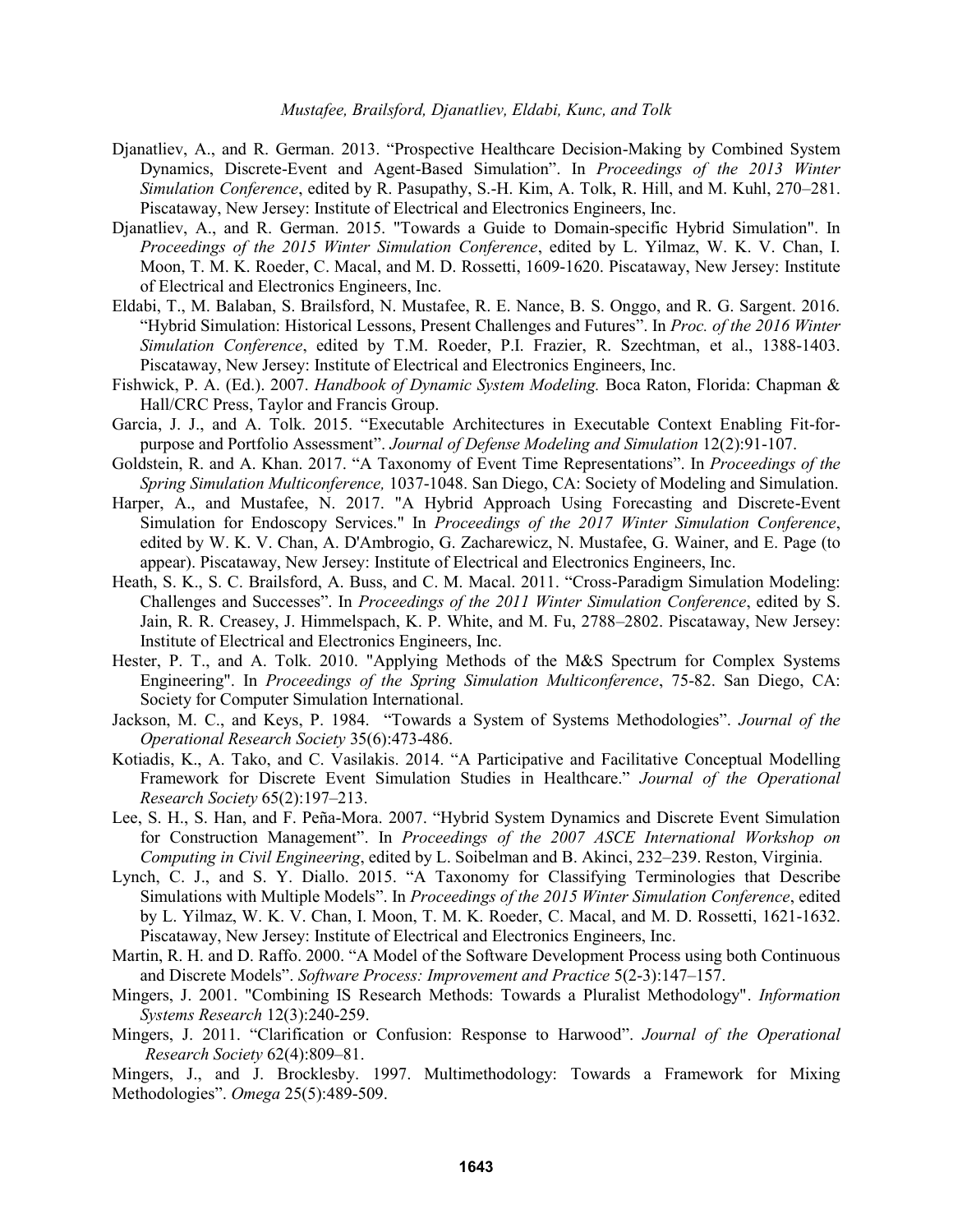- Mittal, S. 2006. "Extending DoDAF to Allow Integrated DEVS-based Modeling and Simulation". *Journal of Defense Modeling and Simulation* 3(2):95-123.
- Morecroft, J., and S. Robinson. 2005. "Explaining Puzzling Dynamics: Comparing the Use of System Dynamics and Discrete-Event Simulation". In *23rd International Conference of the System Dynamics Society*, 17-21.
- Morgan, J. S., S. Howick., and V. Belton. 2017. "A Toolkit of Designs for Mixing Discrete Event Simulation and System Dynamics". *European Journal of Operational Research* 257(3):907-918.
- Munro, I., and J. Mingers, J. 2002. "The Use of Multimethodology in Practice—Results of a Survey of Practitioners". *Journal of the Operational Research Society* 53(4):369-378.
- Mustafee, N., and E. E. Bischoff. 2013. "Analysing Trade-offs in Container Loading: Combining Load Plan Construction Heuristics with Agent-based Simulation." *International Transactions in Operational Research* 20(4):471-491.
- Mustafee, N., J. H. Powell, S. C. Brailsford, S. Diallo, J. Padilla and A. Tolk. 2015. "Hybrid Simulation Studies and Hybrid Simulation Systems: Definitions, Challenges, and Benefits". In *Proceedings of the 2015 Winter Simulation Conference*, edited by L. Yilmaz, W. K. V. Chan, I. Moon, T. M. K. Roeder, C. Macal, and M. D. Rossetti, 1678-1692. Piscataway, New Jersey: Institute of Electrical and Electronics Engineers, Inc.
- Negahban, A. 2013. "A Hybrid Simulation Framework For the Newsvendor Problem with Advertising and Viral Marketing." In *Proceedings of the 2013 Winter Simulation Conference*, edited by R. Pasupathy, S.-H. Kim, A. Tolk, R. Hill, and M. E. Kuhl, 1613-1624.Piscataway, New Jersey: Institute of Electrical and Electronics Engineers, Inc.
- Powell, J. H., and N. Mustafee. 2016. "Widening Requirements Capture with Soft Methods: An Investigation of Hybrid M&S Studies in Healthcare." *Journal of the Operational Research Society* (online first). http://rdcu.be/n4ov.
- Rabelo, L., M. Helal, Y. J. Son, A. Jones, J. Min, and A. Deshmukh. 2003. "New Manufacturing Modeling Methodology: A Hybrid Approach to Manufacturing Enterprise Simulation." In *Proc. of the 2003 Winter Simulation Conference*, edited by S. Chick, P. J. Sánchez, D. Ferrin, and D. J. Morrice, 1125–1133. Piscataway, New Jersey: Institute of Electrical and Electronics Engineers, Inc.
- Rahmandad, H., and Sterman, J., 2008. "Heterogeneity and Network Structure in the Dynamics of Diffusion: Comparing Agent-based and Differential Equation Models". *Management Science* 54(5):998-1014.
- Reggelin, T., and T. Juri. 2011. "A Mesoscopic Approach to Modeling And Simulation of Logistics Processes". In *Proceedings of the 2011 Winter Simulation Conference*, edited by S. Jain, R. R. Creasey, J. Himmelspach, K. P. White, and M. Fu, 1508-1518.Piscataway, New Jersey: Institute of Electrical and Electronics Engineers, Inc.
- Schmitt, A. J., and M. Singh. 2009. "Quantifying Supply Chain Disruption Risk using Monte Carlo and Discrete-Event Simulation". In *Proceedings of the 2009 Winter Simulation Conference*, edited by M. D. Rossetti, R. R. Hill, B. Johansson, A. Dunkin, and R. G. Ingalls, 1237-1248. Piscataway, New Jersey: Institute of Electrical and Electronics Engineers, Inc.
- Simul8 Corporation. Simul8 *http://www.simul8.com*. Accessed 17.08.17.
- Smith, E.C. Jr. (1962). "Simulation in Systems Engineering". *IBM Systems Journal* 1(1):33-50.
- Shanthikumar, J. G., and R. G. Sargent. 1983. "A Unifying View of Hybrid Simulation/Analytic Models and Modeling". *Operations Research* 31(6):1030-1052.
- Shepherd, S. P. "A Review of System Dynamics Models Applied in Transportation". *Transportmetrica B: Transport Dynamics* 2(2):83-105.
- Standridge, C., C. Macal, A. B. Pritsker, H. Delcher, and R. Murray. 1977. "A Simulation Model of the Primary Health Care System in Indiana". In *Proceedings of the 1977 Winter Simulation Conference*, 349-358. Piscataway, New Jersey: Institute of Electrical and Electronics Engineers, Inc.